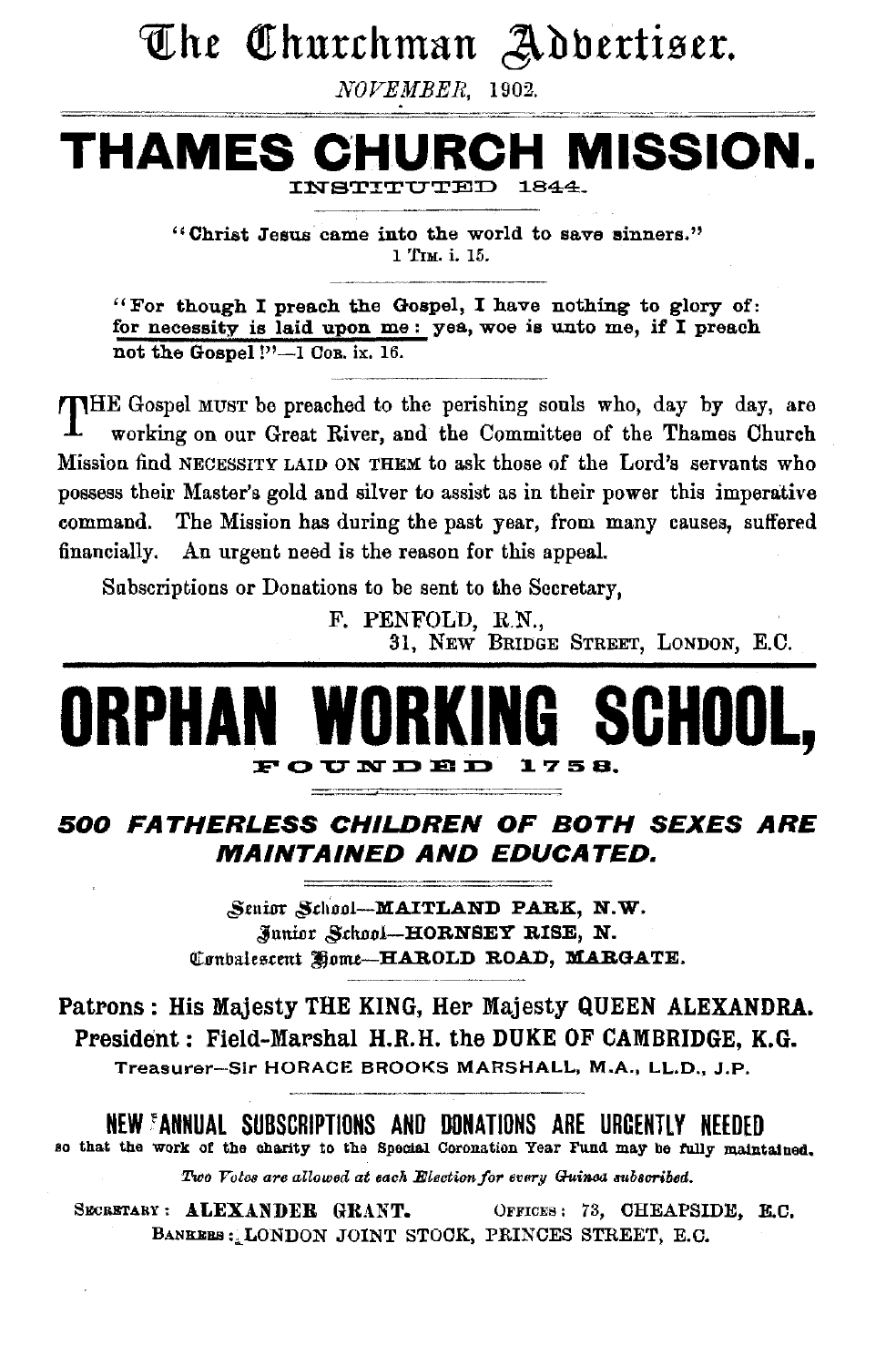In the Press. Demy 8vo. Price to Subscribers: Paper covers, 6s. Od., post free, 7s. ; cloth, 7s. 6d , post free, 8s.

After publication the price will be raised to 10s. 6d.

### **The OFFICIAL REPORT of the CHURCH CONGRESS,**  HELD AT NORTHAMPTON, OCTOBER 7 TO 10, 1902.

Containing the SERMONS and PAPERS in FULL, and REPORTS of ALL the SPEECHES, REVISED by the SPEAKERS.

### **1903. FOR L 0 C A L I Z I N G. 1903.**

Every Clergyman should send for a Specimen Copy of the

## **EVANGELIST MONTHLY.**

Twenty.four pages, crown 4to.

It is unequalled in the EXCELLENCE of its TYPOGRAPHY, the BEAUTY of its ILLUS-TRATIONS, and the ATTRACTIVENESS and VARIETY of its ARTICLES.

Pronounced by the CLERGY and PRESS to be "the only Parish Magazine that really interests me." "Admirably edited." "Just the sort of Magazine for home reading." "In general get·up is ahead of all the rest."

FREE GRANTS of the January Number will be sent to any Clergyman introducing the Magazine. Terms upon application.

LONDON : BEMROSE AND SONS, 4, SNOW HILL; AND DERBY.

ISBISTER & CO.'S SPECIAL ANNOUNCEMENTS.

## **JOHN WESLEY'S JOURNAL.**

Abridged by PERCY LIVINGSTONE PARKER.

With an Introduction by RUGR PRICE RUGRES, M.A., and an Appreciation of the Journal by AUGUSTINE BIRRELL, K.C.

#### SECOND EDITION NOW ON SALE.

"Ought to be read by the hundred thousand."—Methodist Times.<br>"A great service to literature and religion."—DR. ROBERTSON NICOLL in the *Daily Mail.*<br>"This book should have a great circulation."—Pall Mail Gasette.<br>"A much-

~· --~·---- -

"Better and more judiciously done than anyone could expect, and will be the means of making John Wesley better known throughout the world than he ever has been."--Presbyterian.

Crown 8vo., Cloth. Price Three Shillings and Sixpence net.

 $-$ 

### THE WISDOM OF JAMES THE JUST.

By the Right Rev. W. BoYD CARPENTER, D.D., Bishop of Ripon.

STUDIES OF THE EPISTLE OF ST. JAMES.

Crown 8vo., Cloth. Price Five Shillings.

ISBISTER & Co., Ltd., 15 & 16, Tavistock St., Covent Garden, London.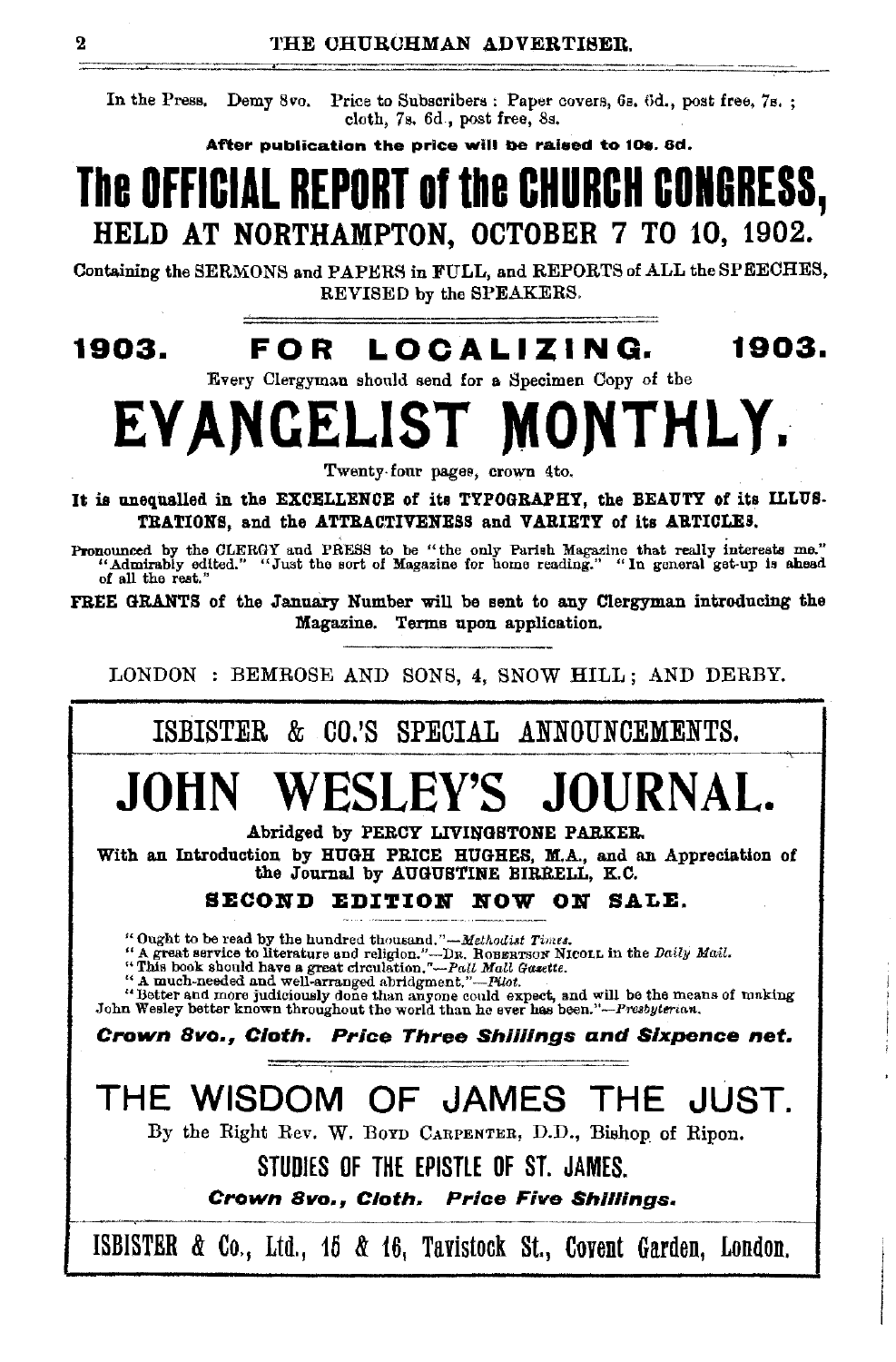### тне HYMNAL COMPANION TO THE BOOK OF COMMON PRAYER.

#### Edited by the Right Rev. Bishop E. H. BICKERSTETH, D.D. (late of Exeter). NEW REVISED AND ENLARGED EDITION.

The present Edition contains 601 Hymns, of which only 466 appeared in the last Edition, 84 Hymns of that Edition, which contained 550, having now been omitted, whilst 184 NEW HYMNS have been added; and it is hoped that the loss of those omitted, some of which time has proved were rarely sung, will be far more than compensated by the gain of those introduced.

The new Musical Edition has been edited by CHARLES VINCRNT, Mus. D. Oxon, Organist of Christ Church, Hampstead, and by D. J. Woon, Mus. B. Uxon, Organist of Exeter Cathedral, with the counsel and assistance, throughout their laborious work, of Sir JOHN STAINER, M.A., Mus. D., Professor of Music in the University of Oxford.

Grants are made in special cases on the Introduction of the "Hymnal Companion" into poor parishes.

The following refers solely to the 1890 EDITION, which is quite distinct from the old book and cannot be used with it. The Second Edition (1876) is still kept in print.

#### N.B.-The sizes of the various Editions are given in inches.

|                                                                                                |                                                                                                                                                                          | PRICE             |                                                                                                  | <b>PRICE</b>            |  |
|------------------------------------------------------------------------------------------------|--------------------------------------------------------------------------------------------------------------------------------------------------------------------------|-------------------|--------------------------------------------------------------------------------------------------|-------------------------|--|
| No.                                                                                            |                                                                                                                                                                          | s. d.             | No.                                                                                              | s. d.                   |  |
|                                                                                                | 201 A. Medium 32mo., cloth, $4\frac{1}{2} \times 3$                                                                                                                      | -8<br>0           | 208 E. With Common Prayer, morocco, gilt                                                         |                         |  |
|                                                                                                | 201 В.<br>roan, red edges<br>morecae<br>$11 -$                                                                                                                           | ı                 | edges                                                                                            | 2<br>6                  |  |
| 201 C.                                                                                         | morocco or cali, gilt<br>$\mathbf{a}$                                                                                                                                    |                   | 208 F. With Common Prayer, persian, red edges                                                    | 1 <sub>6</sub>          |  |
|                                                                                                | edgea<br>$\ddotsc$<br>$\sim$ $\sim$                                                                                                                                      | 2<br>6            | 208 H. With Common Prayer, French morocco,                                                       |                         |  |
|                                                                                                | $\star$<br>202 A. Super-royal 32mo., cloth, $5\frac{1}{2} \times 3\frac{1}{2}$<br>$\ddot{\phantom{a}}$                                                                   | $\bf{0}$<br>ı     | circuit<br>$\ddotsc$                                                                             | 16                      |  |
| 202 В.                                                                                         |                                                                                                                                                                          | 2<br>ı            | 208 K. With Common Prayer, German calf.                                                          |                         |  |
| 202 C.                                                                                         |                                                                                                                                                                          | $\mathbf{2}$<br>2 | padded r/c                                                                                       | 80                      |  |
| 202 D.                                                                                         |                                                                                                                                                                          |                   | 208 L. With Common Prayer, German calf,                                                          |                         |  |
|                                                                                                | B. $\ldots$ , red edges $\ldots$ .<br>$\ldots$ , red edges $\ldots$ , mono, red edges $\ldots$ , morocco or eal, gilt<br>edges $\ldots$ , $\ldots$ , $\ldots$ , $\ldots$ | 3.<br>6           | circuit.                                                                                         | 36                      |  |
|                                                                                                | الحجار الحفارا مقررا<br>$203$ A. $12$ mo., cloth, $7 \times 4\frac{1}{2}$                                                                                                | ı<br>6            | $\sim$<br>208 M. With Common Prayer, smooth persian                                              |                         |  |
|                                                                                                |                                                                                                                                                                          |                   |                                                                                                  | - 8                     |  |
|                                                                                                | 203 B., roan, red or gilt edges.                                                                                                                                         | 8<br>0            | $ct.$ , red under gilt edges $\ldots$ .                                                          | ı<br>ı<br>6             |  |
|                                                                                                | 203 C. $\frac{1}{12}$<br>morocco or calf, gilt edges<br>÷.                                                                                                               | в<br>4            | 208 N. With Common Prayer, roan, r/c                                                             |                         |  |
|                                                                                                | 204 A. 12mo., with Introduction and Notes,                                                                                                                               |                   | 208 O. With Common Prayer, padded persian                                                        |                         |  |
|                                                                                                | red edges<br>$\sim$ $\sim$<br>$\cdots$                                                                                                                                   | 2<br>6            | morocco, r/c<br>take the season and season<br><b>AND TO</b>                                      | 6                       |  |
|                                                                                                | 204 B. 12mo., with Introduction and Notes,                                                                                                                               |                   | 208 P. With Common prayer, French morocco,                                                       |                         |  |
|                                                                                                | roan, red or gilt<br><b>Contract Contract Contract</b>                                                                                                                   | 6<br>4.           | $r/c$<br>208 Q. With Common Prayer, French morocco,                                              |                         |  |
|                                                                                                | 204 C. 12mo., with Introduction and Notes.                                                                                                                               |                   |                                                                                                  |                         |  |
|                                                                                                | morocco, gilt                                                                                                                                                            | - 0<br>ß.         |                                                                                                  |                         |  |
|                                                                                                | 205 A. Crown 8vo., cloth, red edges, $7 \times 5$                                                                                                                        | 3<br>$\mathbf{0}$ | '208 R. With Common Prayer, morosco, circuit,                                                    |                         |  |
|                                                                                                | 205 B., , roan, red or gilt edges<br>205 C., , morocco or calf, gilt edges                                                                                               | 0<br>4            | 2<br>button clasp, $r/g$<br>$\mathbf{r}$ , $\mathbf{r}$                                          | 6                       |  |
|                                                                                                |                                                                                                                                                                          | 6.<br>$\Omega$    | 208 S. With Common Prayer, Anglo-Russian,                                                        |                         |  |
|                                                                                                | 206 A. Crown Sve., with Tunes, cloth, red                                                                                                                                |                   | rounded corners                                                                                  | 0                       |  |
|                                                                                                | edges, $7 \times 5$                                                                                                                                                      | 0                 | 208 T. With Common Prayer, Madras r/o r/g                                                        | 6                       |  |
|                                                                                                | 206 B. Crown 8vo., with Tunes, cheaper paper                                                                                                                             |                   | a<br>Large 32mo., cloth, ruby type, $5 \times 3$<br>209                                          | 4                       |  |
|                                                                                                | and binding                                                                                                                                                              | 6                 | ı<br>209* Large 32mo., roan, gilt<br>$\sim$                                                      | 0                       |  |
|                                                                                                | 206 C. Crown 8vo., with Tunes, persian red or                                                                                                                            |                   | 209 A. Large 32mo., with Common Prayer,                                                          |                         |  |
|                                                                                                | gilt edges                                                                                                                                                               | 6                 | cloth                                                                                            |                         |  |
|                                                                                                | 206 D. Crown Svo., with Tunes, limp morocco,                                                                                                                             |                   | 209 B. Large 32mo., with Common Prayer,                                                          |                         |  |
|                                                                                                | gilt edges<br>$\cdots$                                                                                                                                                   | ĥ                 | pastegrain roan<br>$\Delta\Delta\phi$ and $\Delta\phi$ and $\Delta\phi$                          | - 0                     |  |
|                                                                                                | 206 E. Crown 8vo., with Tunes, Treble Part                                                                                                                               | 2<br>0            | 209 C. Large 32mo., with Common Prayer,                                                          |                         |  |
|                                                                                                | 206 F. Chant Book Companion                                                                                                                                              | 0                 | morocco, gilt<br>$\sim$ $\sim$                                                                   | 6                       |  |
|                                                                                                |                                                                                                                                                                          | 0<br>4            | 209 D. Large 82mo., with Common Prayer,                                                          |                         |  |
|                                                                                                |                                                                                                                                                                          | 8.<br>в           | German calf, gilt                                                                                | o                       |  |
|                                                                                                | $\cdots$<br>$\ddot{\phantom{0}}$<br>207 B.,<br>cheaper paper and binding,                                                                                                |                   | 210 B. Diamond 48mo., roan, red edges, $9\frac{1}{2} \times 2$<br>1                              | - 0                     |  |
|                                                                                                | for Choirs                                                                                                                                                               | 46                | 210 C. Diamond 48mo., morocco or calf, gilt                                                      | 0                       |  |
|                                                                                                | 208 A. Penny Edition, in wrapper, $4\frac{1}{2} \times 3$ .                                                                                                              |                   | 210 D. Diamond 48mo., German calf, gilt,                                                         |                         |  |
| 208 B.                                                                                         | cloth                                                                                                                                                                    | 2                 | rounded corners<br>recent in                                                                     | -6                      |  |
| 208 G.                                                                                         | $\rightarrow$                                                                                                                                                            | 0 <sub>4</sub>    | 210 E. Diamond 48mo., morocco, circuit edges                                                     |                         |  |
|                                                                                                | fancy cloth, red edges<br>$22 -$<br>208 C. With Common Prayer, cloth, red edges,                                                                                         |                   | 210 F. Diamond 48mo., German calf, circuit                                                       |                         |  |
|                                                                                                | size $4\frac{1}{2} \times 3$                                                                                                                                             | 09                | edges<br>the contract of the con-                                                                | ദ വു                    |  |
|                                                                                                | $\bullet$ $\bullet$                                                                                                                                                      |                   | $\cdot$ $\cdot$<br>$\sim$<br>$\ldots$ . $\ddot{\mathbf{0}}$<br>Mission Hymns, paper<br>$\ddotsc$ | -1                      |  |
|                                                                                                | 208 D. With Common Prayer, roan, red or gilt<br>edges                                                                                                                    |                   | $.20a$ . per 100 0<br>cloth<br>$\ddot{\phantom{a}}$<br>and a                                     | $\overline{\mathbf{A}}$ |  |
|                                                                                                |                                                                                                                                                                          |                   |                                                                                                  |                         |  |
| ## The "Hymnal Companion," 1890 Edition, may also be had in special bindings, with and without |                                                                                                                                                                          |                   |                                                                                                  |                         |  |
| the Common Prayer-Book, suitable for presentation.                                             |                                                                                                                                                                          |                   |                                                                                                  |                         |  |

FULL LIST ON APPLICATION.

LONDON: SAMPSON LOW, MARSTON, AND COMPANY, LIMITED, ST. DUNSTAN'S HOUSE, FETTER LANE, FLEET STREET, E.C.

R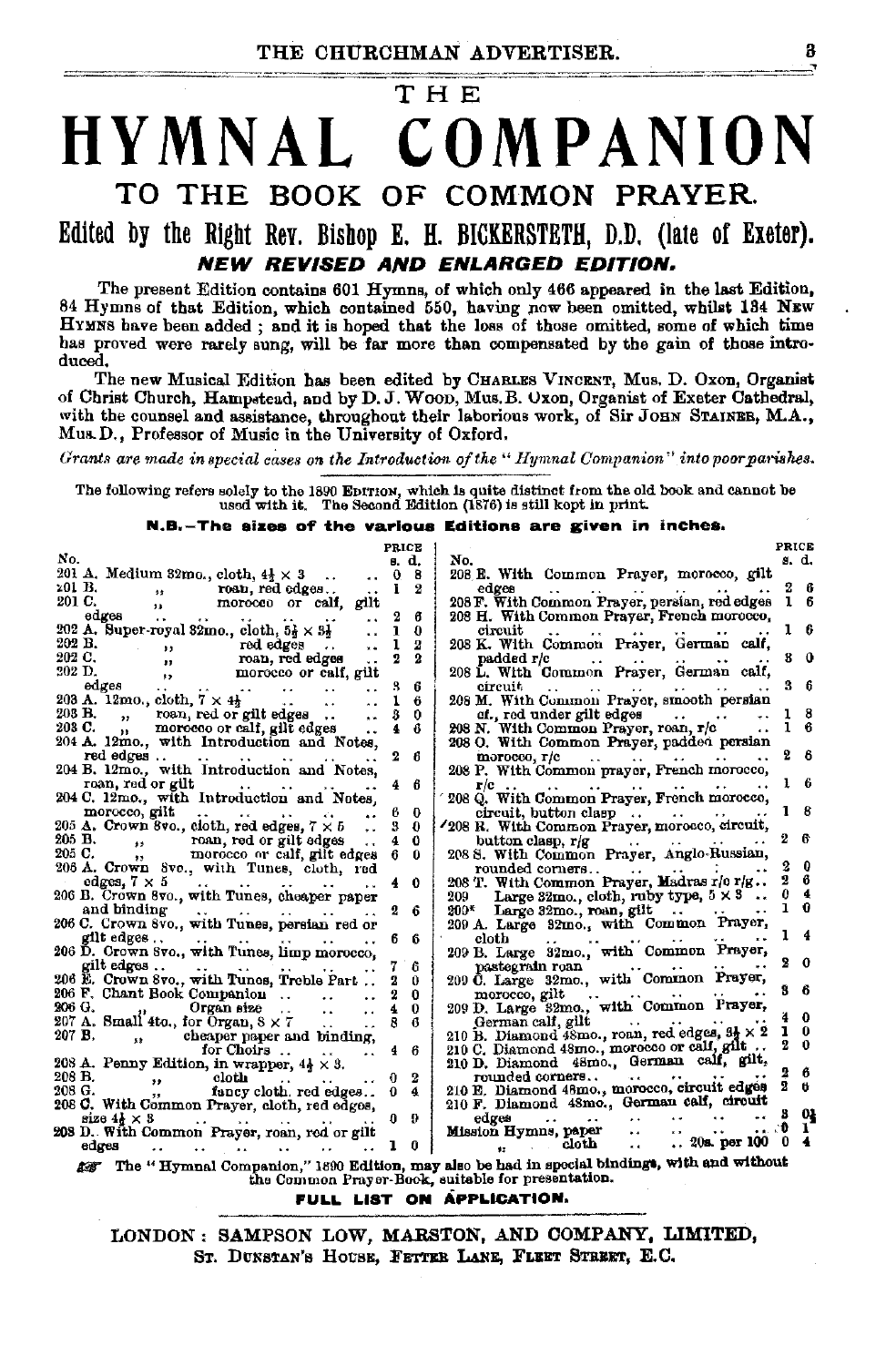### **Archbishop Trench's Works.**

#### **NEW AND CHEAPER EDITION**

OF THE TWO GREAT BOOKS-

### **NOTES ON THE PARABLES OF OUR LORD.**

520 pp., cloth gilt, 72nd Thousand, 3s. 6d.

### **NOTES ON THE MIRACLES OF OUR LORD.**

512 pp., cloth gilt, 70th Thousand, Ss. 6d.

*Complete List of Archbishop Trench's Works on Application.* 

LONDON:

KEGAN PAUL, TRENCH, TRÜBNER & Co., LTD., PATERNOSTER HOUSE, CHARING CROSS ROAD.

### **HODDER & STOUGHTON'S NEW PUBLICATIONS.**

Crown 8vo., eloth, 6s.<br>**Representative Men of the Bible.** 1 **Representative Men of the Bible.** By Rev. GEORGE MATHESON, D.D., LL.D., Author of "Studies of the Portrait of Christ," etc. "Really a delightful book. Dr. Matheson touches again and again a genuine height of artistic effect.."<br>- The Christian World.

With portrait. 8vo., cloth, 7s. 6d. net.

**John Mackenzie :** South African Missionary and Statesman. By Professor W. Douglas Mackenzie, M.A.

"John Mackenzie was indeed a man who deserved a biography, and in his son he has found a chronicler whose impartislity is worthy of acknowledgment."-Th• *Times.* · •

New and Cheaper Edition. 6s.

**The Life of the Master.** By Rev. JOHN WATSON, D.D., Author of "The Mind of the Master." etc.

Crown 8vo., cloth, 6s.

**Erromanga: The Martyr Isle.** By Rev. H. A. ROBERTSON, of Erromanga. Edited by Joun Fassen, B.A., LL.D. With Numerous Illustrations.

Edited by JouN FRAsER, B.A., LL.D. With Numerous Illustrations. "A volume that will be eagerly read by friends of the missionary cause."-The *Ol<tlook.* 

With Illustrations. 5s. net.

**Recollections of a Long Llf'e.** An Autobiography. By THEODORE L. CuYLER, D.D.,LL.D. Svo., cloth, 7s. 6d.

**The Bible and Modern Criticism.** By Sir RoBERT ANDERsoN, K.C.B., LL.D. With Introduction by Right Rev. LORD BISHOP OF DURHAM.

Popular Edition, 7s. 6d.

**On the Threshold of Central Africa.** By FRANCIS COILLARD, Edited by

uis Niece, CATHERINE WINCKWORTH MACINTOSH. With Forty-four Illustrations.<br>"One of the noblest records of missionary courage, devotedness, patience, and wisdom we possess."---<br>*Dr. Marcus Dods.* 

LONDON: HODDER & STOUGHTON, 27, PATERNOSTER ROW, E.C.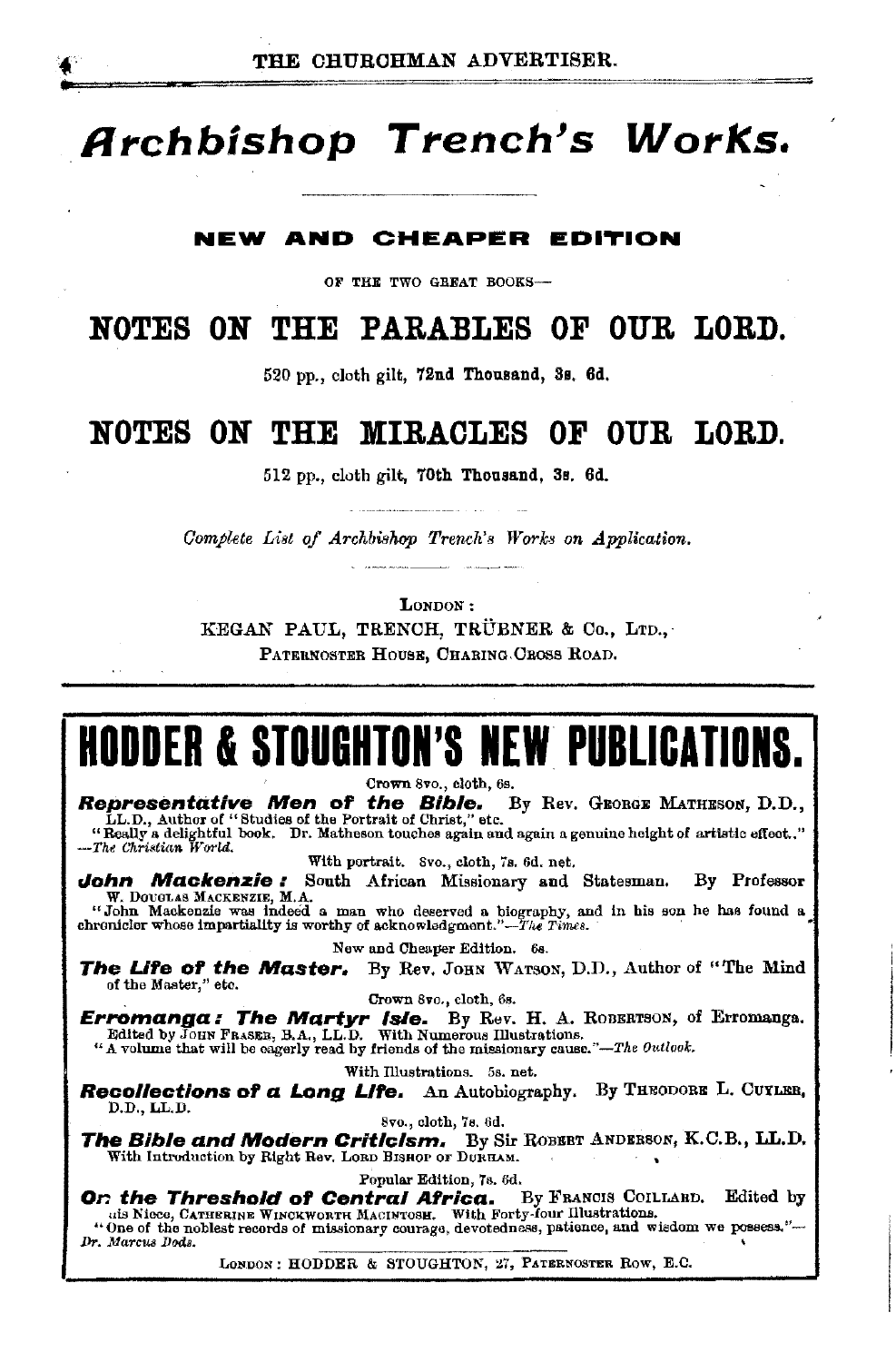# **MUDIE'S LIBRARY.**

### **Subscriptions from One Guinea per Annum.**

Can be entered at any date for THREE, SIX, OR TWELVE MONTHS.

ADDITIONAL COPIES of all NEW ENGLISH and FOREIGN BOOKS of general interest are added as the demand increases, and an ample supply is provided of the PRINCIPAL FORTHCOMING WORKS immediately they are published.

### **PRIZE BOOKS FOR COLLEGES AND SCHOOLS.**

A large collection of suitable books is kept in stock and on view in the Showrooms.

A full and Revised Classified Catalogue will be sent post free on application.

A selection of good editions of French and German Standard Authors is also kept in stock in half leather bindings.

BLOCKING WITH CoLLEGE AND ScHOOL CoATS OF ARMS AT LOWEST PRICES.

### **MUD IE'S LIBRARY, Limited, 30-34, NEW OXFORD STREET, LONDON;**

**241, BROMPTON ROAD, S.W.** i and **48, QUEEN VICTORIA STREET, E.C.;** and at **BARTON ARCADE, MANCHESTER.**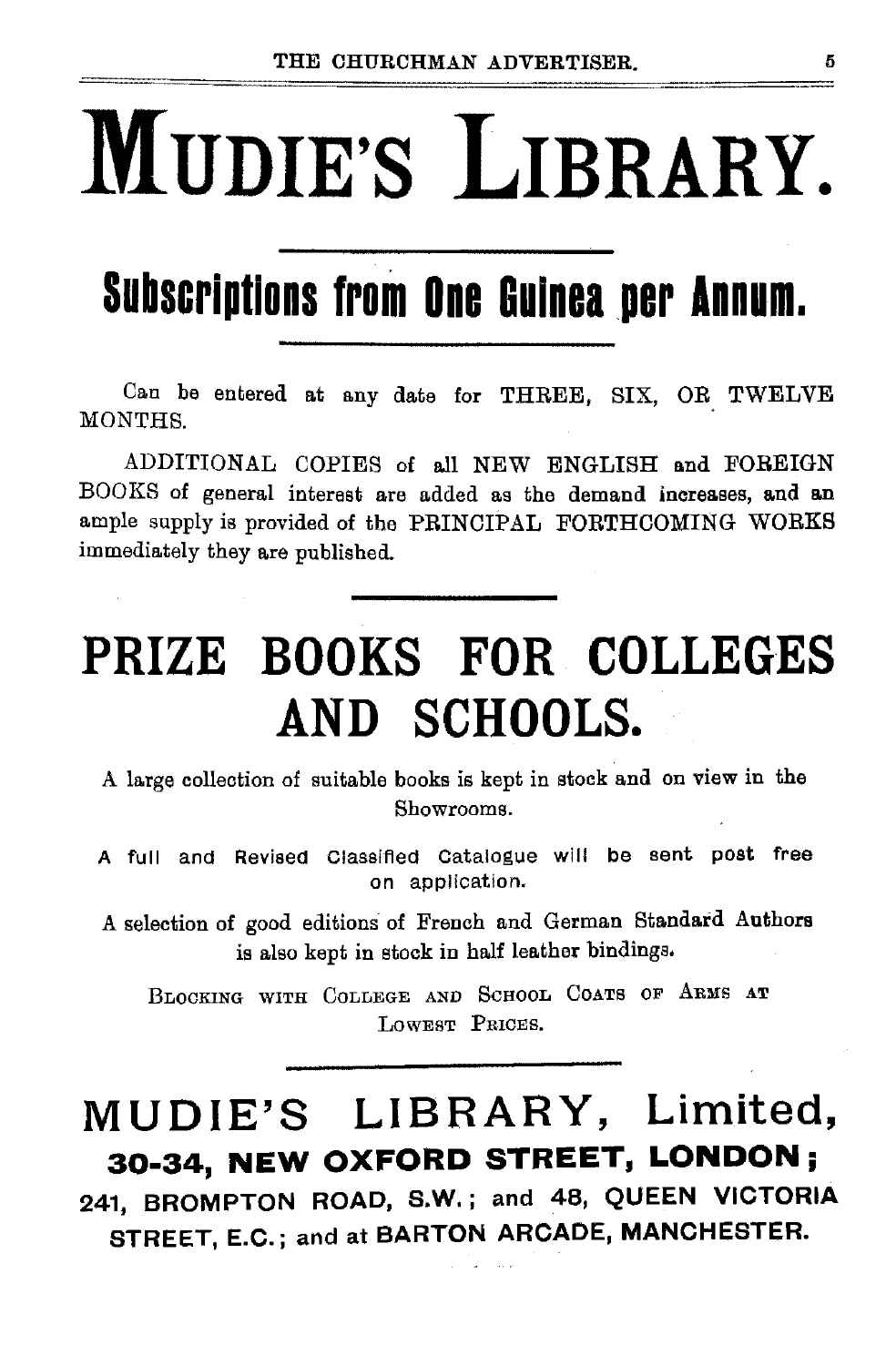#### THE CHURCHMAN ADVERTISER.



The late DEAN OF WINDSOR wrote: "Her Majesty permits me to say that she has read and approved of it with much pleasure."

"THE NEWS" bright and healthy reading for the family. The Current Number can be obtained from any Newsagent, Booksettee, or Railway Bookstall. A free Specimen will be sent on receipt of a post-card.

**OUR CONTRIBUTORS** include such well-known DATIGE AS

The Bishop of Durham. The Dean of Norwich. The Ven. Archdeacon Sinclair.

The Rev. Canon Christopher.

The Rev. Canon Sutton.

And many of the Bishops and Dignitaries of the Church, as well as the bestknown lay writers.

**SERIAL TALES by** Miss Agnes Giberne, the late Emma Marshall. Edward Garrett, &c.



phie," for ONE PENNY.

INVALUARLE FOR HOUSEHOLDERS' ADVERTISE-MENTS OF ALL KINDS.

The News, including the earlier series, has been issued for over a quarter of a century.

The News is not destroyed on the day it is read, as most newspapers are. The literary contributions and social papers insure its preservation. It has a SPECIAL CIRCULATION IN THE HOMES OF THE WELL-TO-DO CLASSES GENERALLY. It is full of short, crisp paragraphs treating on social subjects ; bright gossip about the events of the day, and personal yet pleasant chats about people in whom everyone is interested.

The News of the Week. A PORTRAIT SKETCH<br>is given in "The News"<br>every week.

Send us your address and<br>mention this Magazine and we will post you a copy free.

. CONTENTS.

Current Notes on Topics of the Day

Leading Articles on Topics of the Day.

The Week's News in brief.

Reviews of New Books.

N.B.'s for Young Men.

On the Outlook.

The Postman: Correspondence.

Light on Church Matters. The Rest Day Page.

Hymns, Sermons, Ad-<br>dresses, &c., for Sunday Ad. Reading.

Personal and Social Columns, &c., &c., &c.

CHRISTMAS DOUBLE NUMBER issued on December 12th.

Publishing Offices, 11, Ludgate Square, Ludgate Hill, London, E.C.



**HOME WORDS** 

XMAS. 1<sup>D.</sup> **GRANDFATHER'S HOUSE.** 

A Complete Story of

Fully Illustrated.

Splendidly Illustrated throughout,

WITH OTHER XMAS FARE.

A HEAVY DEMAND is always made for this Christmas Number.

Order of all Booksellers.

A STRANGE DISCOVERY. By Sarah Doudney.



### IN THE PRESS THE FIRESIDE XMAS. 6<sup>D.</sup>

THE WRONG MR. WRIGHT. Complete Illustrated Tale. By Frederick Langbridge.

THE LOST TITLE DEEDS-A **Ghost Story.** By Mabel Escombe. LOVE, By C. Harold Williams. Etc., etc.

Illustrated throughout with many Papers. SAME SIZE AS THE MONTHLY.

Sold Everywhere.



LONDON: "HOME WORDS" OFFICE, 11. LUDGATE SQUARE, E.C.

tor.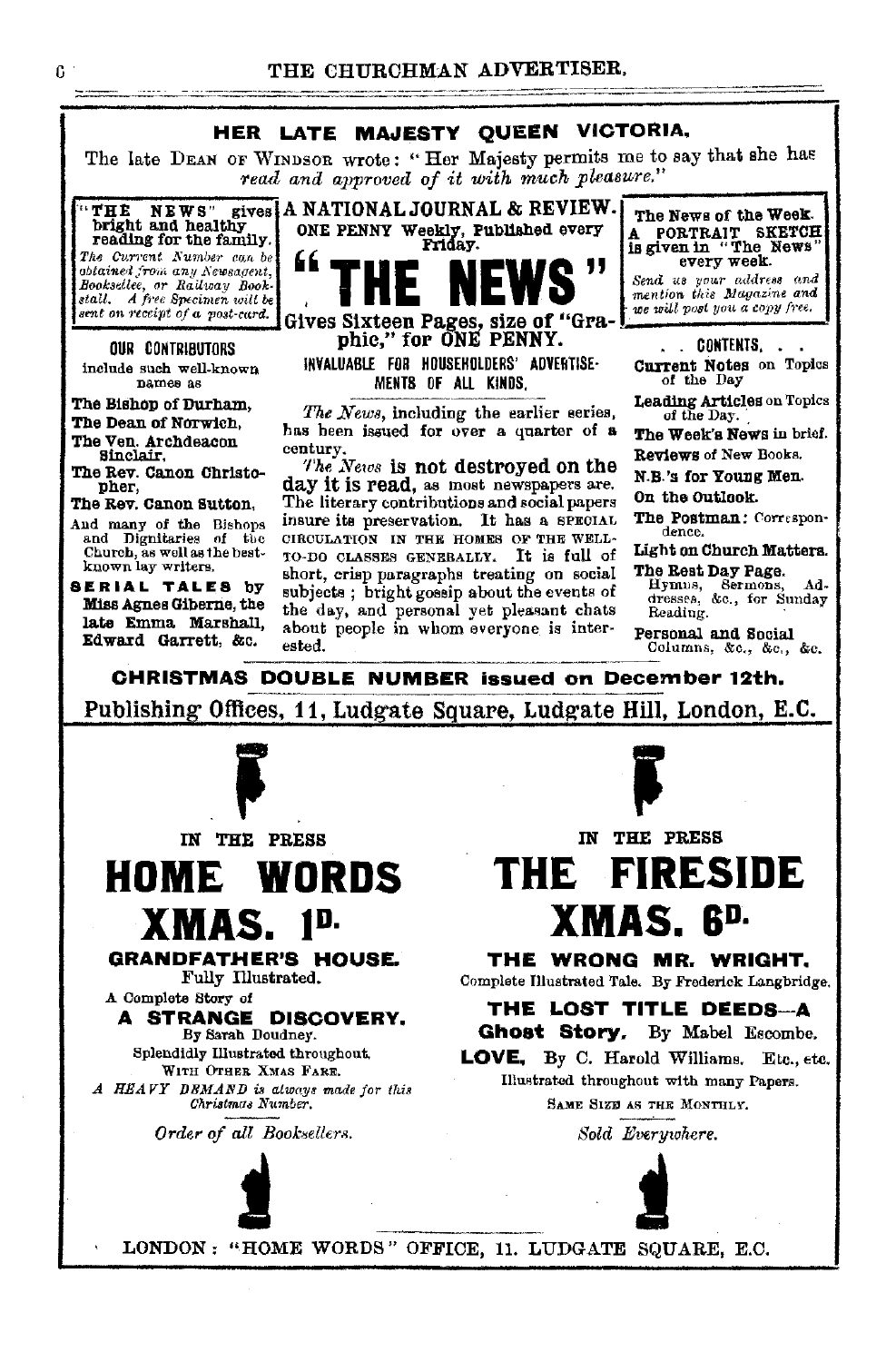## **ELLIOT STOCK'S NEW BOOKS.**

**SECOND EDITION NOW READY.** In demy 8vo, cloth, gilt, price 10s. 6d. net.

### INTRODUCTION TO DOGMATIC THEOLOGY ON THE BASIS OF THE XXXIX, ARTICLES OF THE CHURCH OF ENGLAND.

By REV. E. A. LITTON, M.A., RECTOR OF NAUNTON, GLOUCESTERSHIRE; LATE FELLOW OF ORIEL COLLEGE, OXFORD.

WITH AN INTRODUCTION BY REV. HENRY WACE, D.D.

NEW VOLUME OF THE "CHURCH'S OUTLOOK SERIES."

Now ready, in crown 8vo., cloth, gilt lettered, price 2. 6d. net.

### VITAL RELIGION:

Or, The Personal Knowledge of Christ. By Rev. G. H. S. WALPOLE, D.D., Principal of Bede College, Durham.

" The keynote of this interesting and beautiful book is the thought that religion is essentially the life of friendship and interessuing anti-<br>teaming with God revealed in Jesus Christ. We have no hesitation<br>in saying that Dr. Walpole has given us a work of real spiritual value, and we heartily recom-<br>mend it to all t find a basis for faith in an actual experience.'"-Guardian.

Bound in cloth, gilt lettered, and profusely illustrated, price 7s. 6d. net.

#### **CHRIST** LORE:

The Legends and Traditions, Myths, Symbols, Customs and Superstitions of the Christian Church. By FREDK. WM. HACKWOOD, F.R.S.L.

In crown 8vo., tastefully printed and bound, with two photographic illustrations, price 2s. 6d. net.

#### **THE** GROUND OF FAITH. TRUE

Five Sermons preached in the Cathedral Church of Bangor. By the Rev. R. S. MYLNE, M.A., B.C.L.

THE TITLES OF THE SEEMONS ARE: The Word of God; The Cross of Christ; Divine Worship; The Primitive Church; The Faith of Christ.

In Demy 8vo., tastefully printed and bound in cloth gilt, and very fully illustrated, price 5s.

DOUBLY IN CROWN SERVICE

The Life-Story of Colin Watson. Chiefly compiled from his own diary by K. Y. WATSON.

mar e para la mateixa del po

ELLIOT STOCK, 62, PATERNOSTER ROW, LONDON, E.C.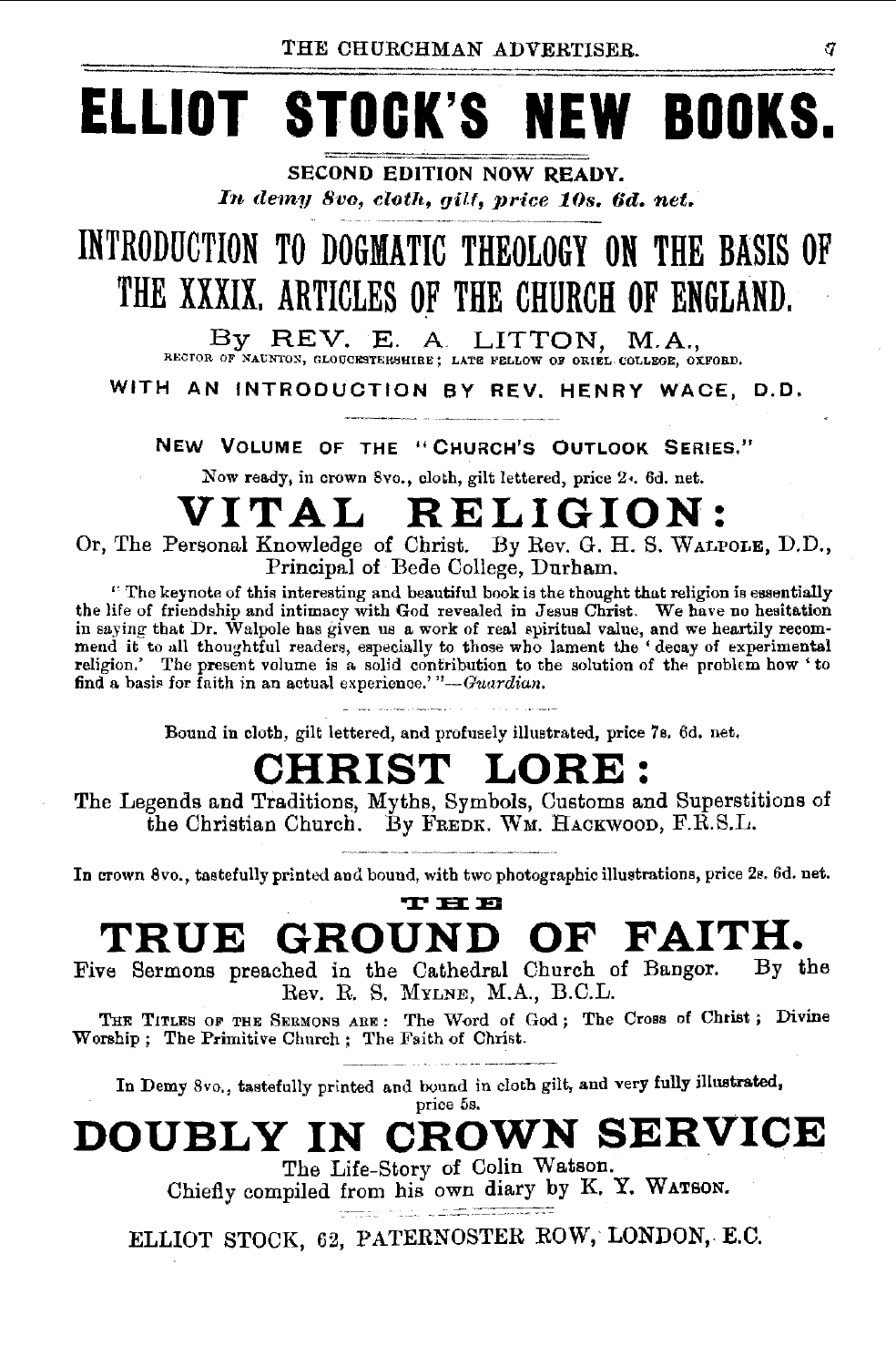### THE MORAVIAN MISSIONS.

(ESTABLISHED 1732.)

Oldest Protestant Missions to the Heathen-First to the Lepers.

About one in sixty members is a Missionary. There are gathered under their care from darkest heathenism nearly  $100,000-i.e.$ , more than three times as many as the Parent Church. To help those devoted people whom God so blesses, and who, in the preponderating proportion of their Missionaries, are so largely doing the work of other Churches,

#### THE LONDON ASSOCIATION IN AID

Was formed in 1817. The following are some of many pressing needs for which

Earnest Prayer and Support are Sought.

FOR GENERAL FUND-largely increased annual help of at least £4,000 if existing Missions are to be maintained and Deficiency averted.

FOR THE LEPER HOME, Jerusalem, where Inmates have doubled in number. funds are still urgently wanted to defray the cost of the New Water Reservoir, etc.

FOR LABRADOR, hitherto self-supporting, but crippled for a time in its resources, £2.000 annually is required for a few years, until the Mission can be re-established. For this need, and to avert loss to the General Fund, an ADDITIONAL Fund is being raised.

CONTRIBUTIONS WILL BE THANKFULLY RECEIVED and information given by the REV. W. WETTON COX, at the omces of the LONDON ASSOCIATION, 7, New Court, Lincoln's Inn, LONDON, W.O., who will also gladly arrange for Meetings, Sermons, Lectures, etc.

## Churchwoman.

EDITED BY G. M. IRELAND BLACKBURNE and H. P. K. SKIPTON. *A WEEKLY ILLUSTRATED PAPER* 

For Churchwomen and others of wide and Catholic views, at home, and for sending to the Colonial and Missionary Staffs abroad.

THE CONTENTS DURING THE PAST HAVE INCLUDED:

" **Reasons Why."** By the late Miss CHARLOTTE M. YONGE.  $\begin{array}{c|c} \n & \textbf{Articles} \\
\hline\n\text{By Mns.}\n\end{array}$ 

By the late Mrss CHARLOTTE M. YONGE. By MRS. BENSON, Mas. JEROME MERCIER,<br>Mas. M. E. CHRISTABEL M. E. CHRISTIAN BURKE, MERCIER, MAS.<br>"The Average Girl." COLERIDGE, MISS CHRISTIAN BURKE, MRS. E. M. FIELD, MES. ROMANES, the VERY REV.<br>
"The Blessed Life."<br>
"The Blessed Life."<br>
"The Blessed Life."<br>
By MES. J. BRAMSTON.<br>
"The Blessed Life."<br>
"By the REV. JESSE BRETT.<br>
By the REV. JESSE BRETT.<br>
By the REV. JESSE BRE

### ORDE-WARD, and others. The Competitions, and Correspondence.

Is Published every Friday. Obtainable through any Bookseller. Price 1d.; or 6s. 6d. per annum, post free, from the Office.

SPECIMEN COPIES POST FREE UPON APPLICATION.

PUBLISHING OFFICES: 2, EXETER STREET, STRAND, LONDON, W.C.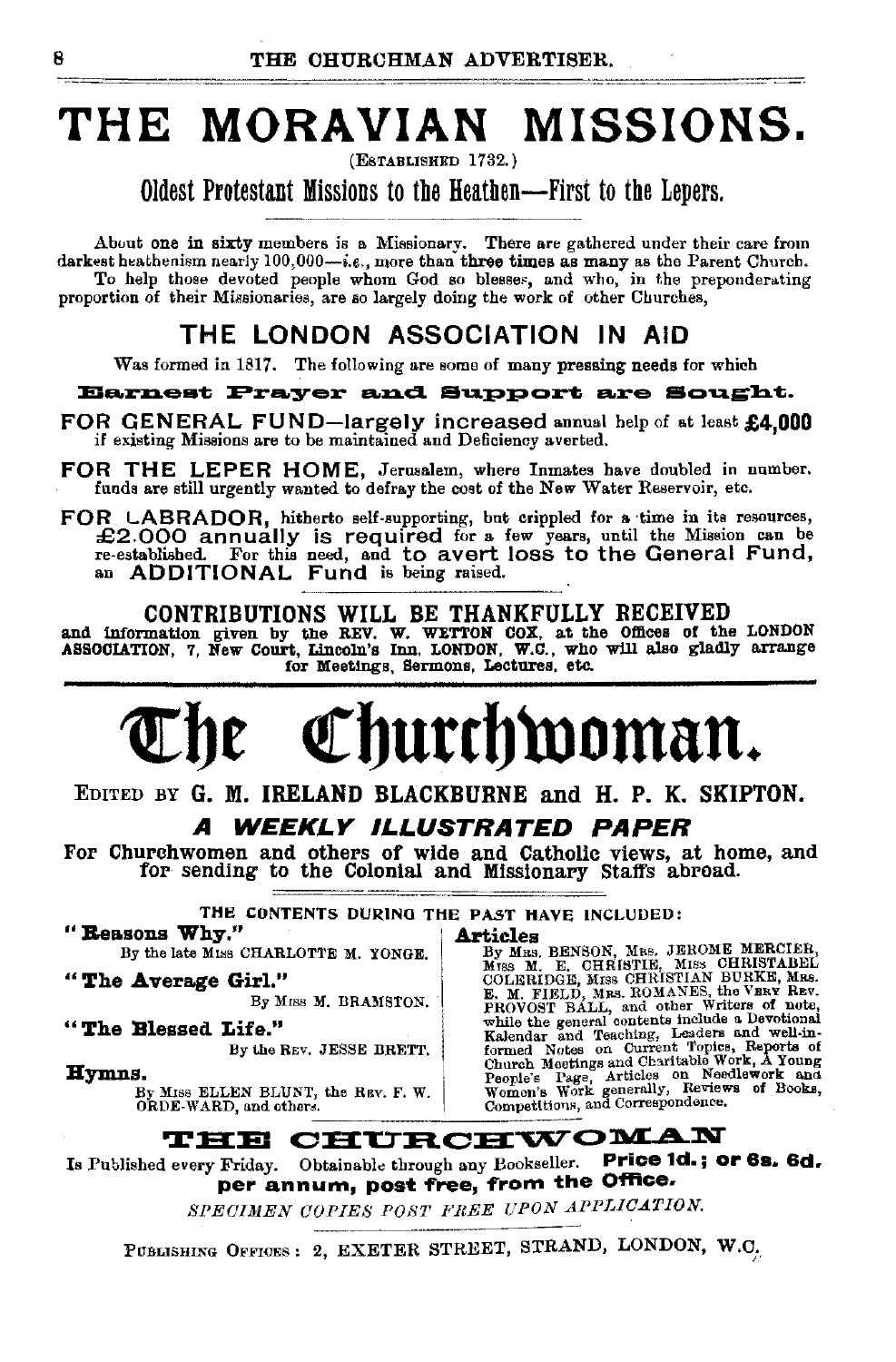## The *M*ational Protestant Church Union.

To Promote the Principles of the Reformation as set forth in the Prayer Book and Articles of the Church of England.

President-W. D. CRUDDAS, Esq. Chairman-The Rev. Prebendary H W. WEBB-PEPLOE, M.A. Treasurer-T. VICTOR BUXTON, Esq., J.P. General Secretary-Sir C. ROBERT LIGHTON.

The Committee EARNESTLY APPEAL for the INCREASED SUPPORT of 1,000 NEW MEMBERS to enable them to extend the publication and lecture work of the Society. Full particulars of the Society's objects and operations and terms of membership can be obtained on application to the Secretary,

#### OFFICES OF THE UNION. 324, REGENT STREET, LONDON. W.



## Spanish & Portuguese Church Aid Society.

President: RIGHT REV. BISHOP INGHAM, D.D.

#### HELP URGENTLY NEEDED.

The Bishop of Durham writes, Oct. 30, 1901: "The Society's work has a VERY WARM PLACE IN MY HEART.'

Contributions will be gratefully received by the Rev. H. E. Noves, D.D., or by the Rev. THOS. -- PULVERTAFT, M A., Secretary, Church House, Westminster, S.W.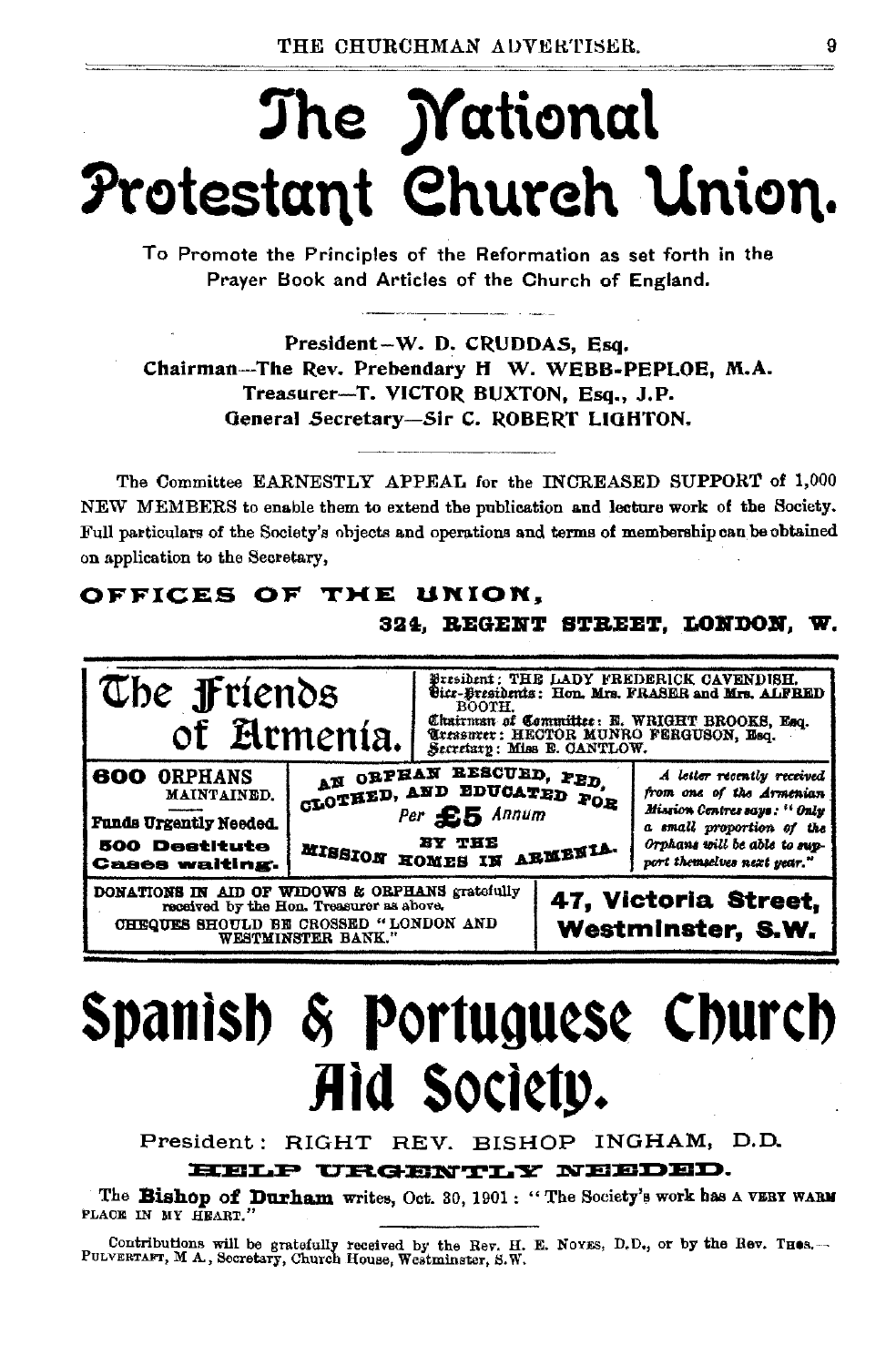### ECCLESIASTICAL INSURANCE OFFICE, LIM.<br>FIRE INSURANCE. BURGLARY INSURANCE. GLASS INSURANCE.

FIRE INSURANCE. BURGLARY INSURANCE. GLASS INSURANCE.<br>The Surplus Profits are devoted to Institutions, tet., for the benefit of the Guye and of Church objects.<br>Already a sum of £33,000 has been so distributed, including £3

CLERGY PENSIONS INSTITUTION.<br>FOUNDED 1886. INCORPORATED 1892.<br>The distinguishing characteristic of the scheme of the Institution may be concisely stated in the three<br>words, "Self-help aided." Clergymen who wish to secure t

families, exercise self-help by making payments in purchase of Benefits; while Honorary Contributions are applied to sugment the Benefits o purchased. The Institution are applied to sugment the Benefits of 1. Clergy Pensio

Employees (Assurance of Liability of Clergy as Employers).<br>For information and Forms, apply at the Joint Offices of the Ecclesiatical Insurance Office,<br>Lim., and the Clergy Pensions Institution, 11, Norfolk Street, Strand,



FUNDS URGENTLY NEEDED for Employment and Relief at Jerusalem. TO men and boys are employed at Abraham's Vineyard, in stone dressing, soap making, etc., etc., also in making rock-hewn cisterns from which drinking water is given to hundreds of those who have no supply.

muncess or those who nave no supply.<br> **MANY THOUSANDS** have been given food and clothing, numbers ive in airless underground places, or in sheds exposed to winter storms and summer heat. ire in airless underground places, or in sheds exposed to winter storms and summer heat.<br>THE AGED, SICK, ENGING TO HILDREN in start of the grievously in<br>all seasons from hunger and thirst. We could employ many more if Fund

*Secretary:* B. A. FINN, 41, PARLIAMENT STREET, S.W.

## " LIBERATOR" RELIEF FUND.<br> $\text{F10,000 required to Relieve New and Urgent Cases.}$

HUNDREDS of aged and afflicted victims, so cruelly · robbed of their life-savings by the great Liberator Fraud, just as they were hoping to enjoy the fruit of their industry and thrift. Many of them are members of the Church of England. Cheques and P.O.'s should be sent to the Secretary, Rev. J. STOCKWELL WATTS, 16, Farringdon Street, E.C.



THE FOUR ARCHBISHOPS,

THE BISHOPS, etc.<br>Labours afloat and

ashore, at home and abroad, among seamen of all classes and na-<br>tions, fishermen, barge. men, and emigrants.<br>Seventy-three harbours

Seventy-three harbours are occupied. Expanditure in 1001, £40,770.

are occupied. Expendiums in 1901, Expedient in the form of the contributions and Offertories, urgently needed, should be forworded to the Secretar; , Commander W. DAWSON, R.N., 11, Buckingham St.. Strand London, W.C.

EAME

AN EARNEST APPEAL. I HAMPTON'S MISSION FOR THE BLIND

Westminster Bridge Road, London, S.E. Patron: The Right Hon. LORD LLANGATTOCK.

BANKERS: LONDON AND SOUTH wESTERN BANK, LIMITED, SOUTHWARK, S.E.

A Mission and Relief Work carried on for thirty two years amongst the destitute BLINP POOR of London south of the Thames. Unendowed and in great need. The Blfter Cry for Help of the Destitute Blind Poor of "Lonaon over the Border."<br>Poverty allied with Blindness! ls not this· a double calamity?

Contributions gratefully received by R. K. CAUSTON, Esq., M.P., *President and Chairman.*<br>F. L. BEVAN, Esq., *Hon. Treasurer at the Mission.*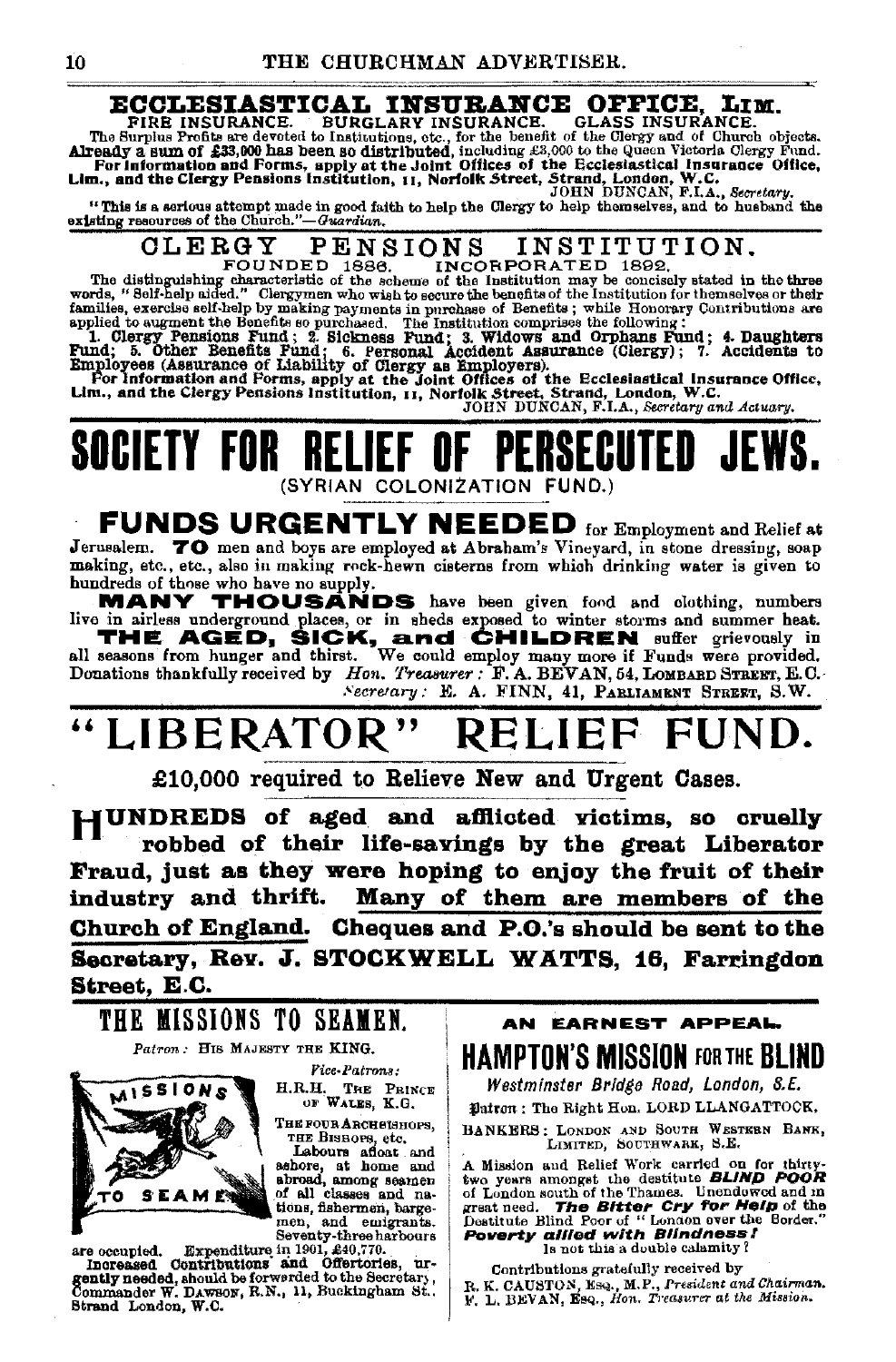#### T H E NILE.

YOOK'S Modern and splendidly equipped STEAMERS leave CAIRO for LUXOR ASSOUAN, and THE SECOND CATARACT regularly during the Egyptian Tourist Season-NOVEMBER to MARCH-affording opportunities to visit all the temples, monuments, and places of interest in UPPER EGYPT.

> FREQUENT SAILINGS. MODERATE FARES.

YOMBINED BOOKINGS by Egyptian and Soudan Railways and Cook's steamers at special rates to ALL POINTS in UPPER EGYPT and to KHARTOUM.

JEW and luxuriously furnished STEAMERS and STEEL DAHABEAHS, of various sizes, ON HIRE for private parties.

For detailed information see special Programme, with Maps and Plans, on application to

THOS. COOK & SON, Ludgate Circus, London, or any Branch Office or Agency.

#### PROTESTANT REFORMATION SOCIETY.

The OLDEST Church Society for the Maintenance of the Religious Principles of the Reformation. The ONLY Mission to Roman Catholics in England.

(Established 1827.)

**MISSIONARY. EDUCATIONAL. EVANGELISTIC.** 

Resident Missionaries to Roman and Ritualistic Centres.

Sermons and Lectures by the Rev. C. H. H. WRIGHT, D.D., M.A., Ph.D., Clerical and General Superintendent Educational Lantern Lectures on Church History by the Secretary.

Cheap effective iiterature dealing with subjects of present importance

Donations, Subscriptions, or requests for Lectures or Sermons should be addressed to the Secretary.

WALTER A. LIMBRICK, Secretary, 62, Berners Street, London, W.

#### **THE PROTESTANT ALLIANCE** is the OLDEST Society

Which has for its object the UNION OF ALL PROTESTANTS in maintaining the Scriptural Principles of ິງ<br>1 tis the Reformation against Ritualism and Romanism.

#### The ONLY Society

Having an ILLUSTRATED Protestant Monthly Paper, post free to Members. A copy of the current issue will be sent GRATIS on application.

Contributions in aupport of the general work of the Protestant Alliance will be thankfully received by S. W. BRETT, SECRETARY, 430, STRAND, LONDON, W.C.

#### DAVENTRY SCHOOL. GRAMMAR Founded A.D. 1600.

PUBLIC SCHOOL EDUCATION at moderate cost. Resident staff of University Graduates in Honours, For Entrance scholarships. Becial terms for sons of clorgy and medical men. Sound Church teaching,<br>Healthy situation, 800 feet above sea-level. Good buildings. Large Playing-fields, Laboratory, Gymnasium. Fives' Court. Experienced Matron.

Entrance Scholarship for Sons of Clergy naturally reducing Fees.<br>For Prospectue apply: REV. H. Jo N90N, Head Master.